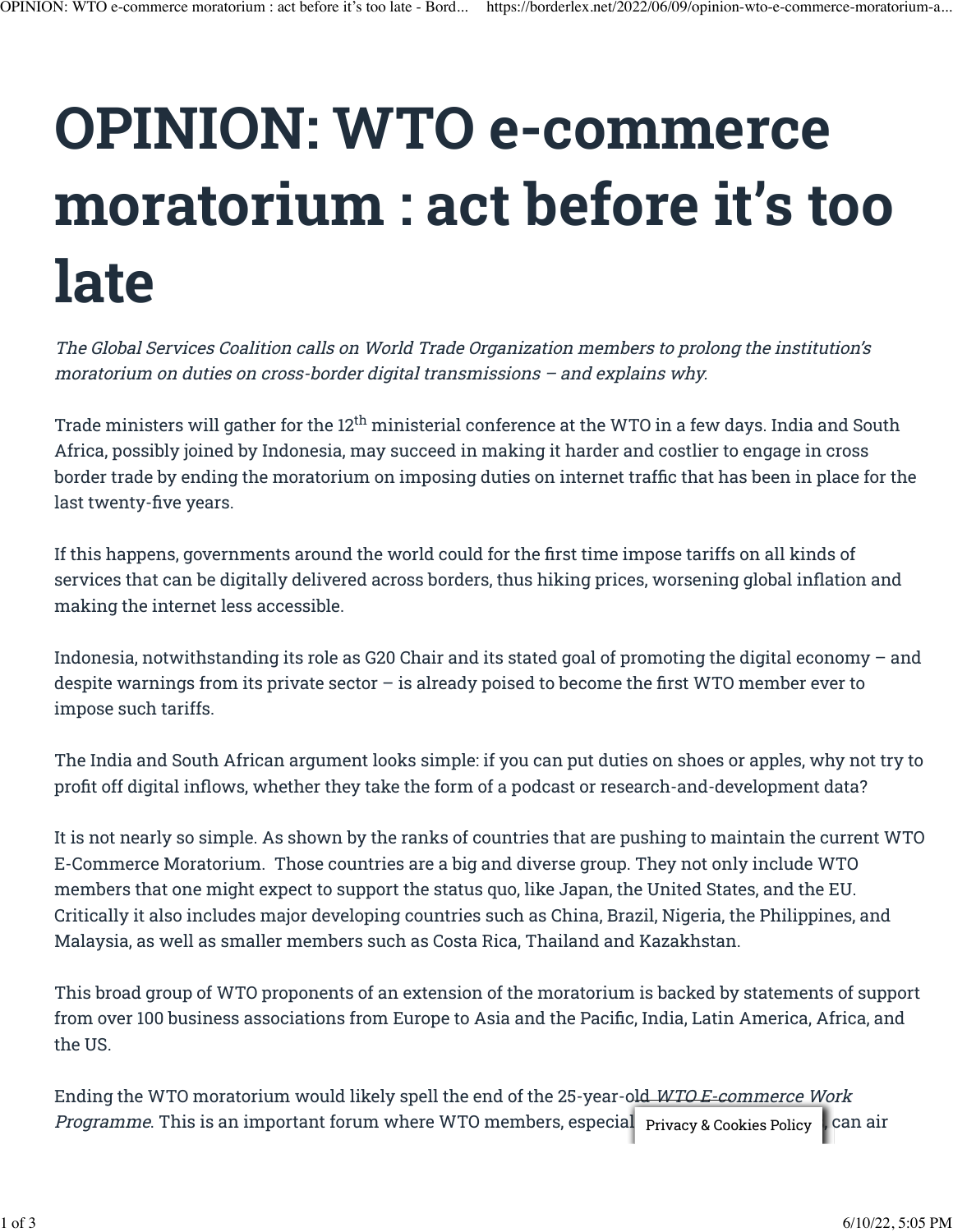their views on the moratorium as well as other issues related to the growth of e-commerce and the digital economy. The WTO moratorium and the E-commerce work programme have been linked since their inception: if one falls so will the other.

Why would India, South Africa and Indonesia want to bring about an end to the work programme, when they themselves supported it? Why would they turn a blind eye to its helpful role, especially for developing countries?

Sadly, India's and South Africa's motivation – and potentially Indonesia's too – for bringing down the WTO e-commerce moratorium appears to be purely and simply to impose duties on imports – in other words, protectionism.

## **Of SMEs and government surveillance**

But their local SMEs – many of them women-owned – and their consumers, will be hit hardest by any new digital import duties. The result can only be damage to their own digital innovation, export competitiveness and access to global digital value chain opportunities.

Reams of economic research make clear that greater access to the internet makes countries more economically competitive. It helps businesses of all sizes and in all sectors, from services to manufacturing and agriculture, tap into online marketing, financing, and logistics applications, as well as cloud data processing and storage. And it supports them in becoming exporters. The cost advantages of such digital tools are all the greater for smaller firms.

Not surprisingly, an OECD study estimated that governments that imposed tariffs on electronic transmissions would lose more in consumer welfare and export competitiveness than they would gain in tariff revenues.

Civil society benefits from the current system, too. Imagine a world in which your government routinely inspects cross-border digital traffic, including to check whether a tariff is payable on the content. Imposing duties on digital data flows would of necessity entail a disconcerting level of intrusive government surveillance.

A WTO decision to let members start imposing new digital tariffs would also put at risk the agreement on a global minimum digital services tax reached last year by over 130 countries—including India and Indonesia. Seen as a rare bright spot amidst heightened trade tensions and weakening global institutions, the multilateral tax deal aimed to halt a proliferation of unilateral digital service taxes. But it would be hard to uphold if individual governments, with the WTO's blessing, started imposing duties on internet transmissions.

Privacy & Cookies Policy